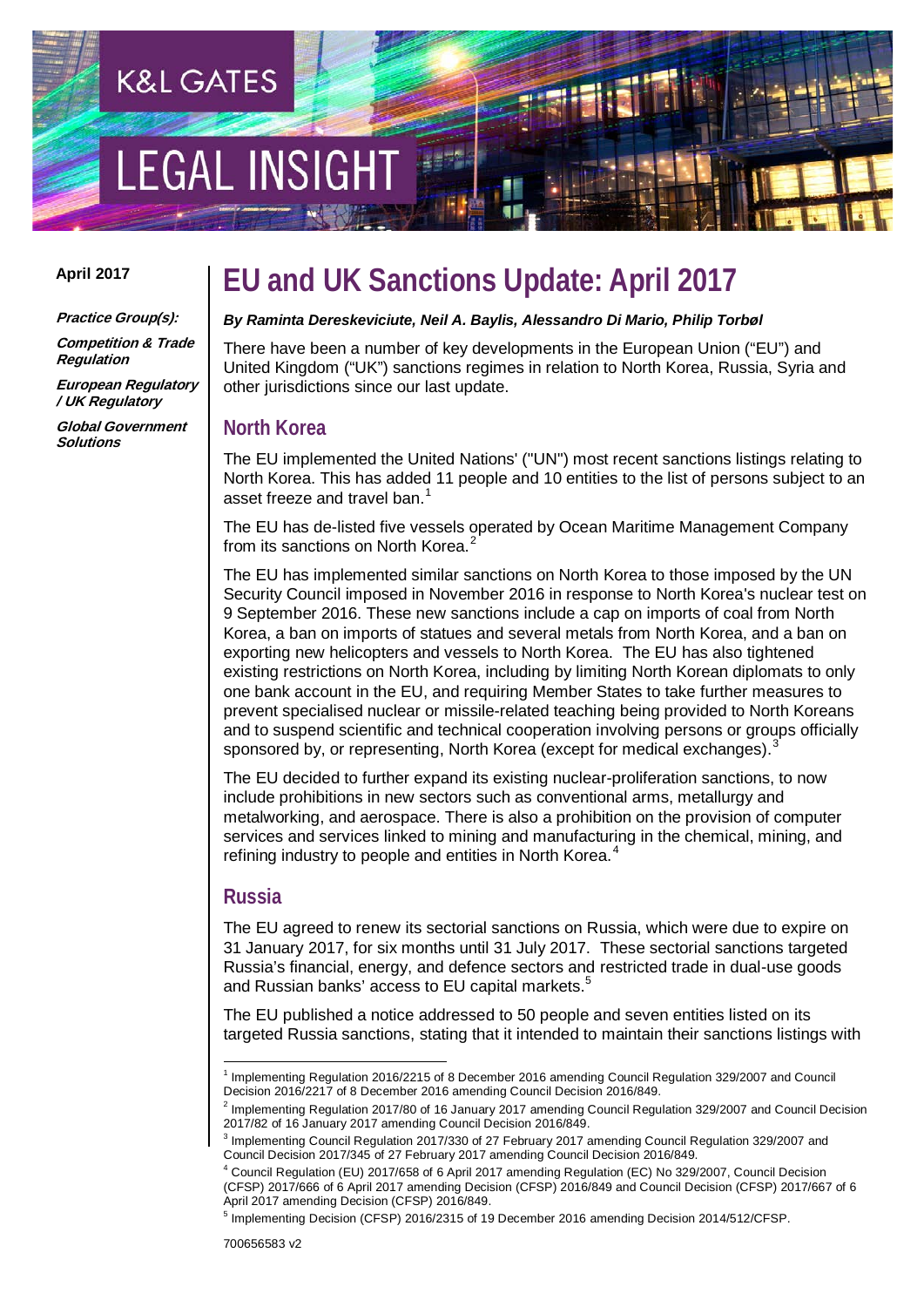new statements of reasons. The EU subsequently decided to renew its asset freezing measures and travel bans on people and entities said to be involved in undermining Ukraine's territorial integrity for a further [6](#page-1-0) months, until 15 September 2017.<sup>6</sup>

On 28 March 2017 the Court of Justice of the European Union ("CJEU") answered questions on the interpretation of some of the EU's sanctions on Russia imposed in July 2014 referred to it by the High Court of England and Wales. The questions were referred to the CJEU in the course of a judicial review. The CJEU judgement held that:

- The measures were not incompatible with the EU-Russia Partnership agreement;
- The measures gave sufficient reasons and did not breach the principle of equal treatment or misuse the EU's powers, nor did they amount to a disproportionate interference with any fundamental rights; and
- The vagueness of some of the measures did not make them invalid for lack of certainty or prevent Member States from imposing criminal penalties for breach.

The sanctions in question concerned the imposing of restrictions on some financial transactions and on the access of some Russian entities to EU capital markets, and on the export of some goods and technology and services required for oil transactions.

Member State foreign ministers have reaffirmed their commitment to continuing sanctions against Russia until it complies with its obligations under the Minsk peace agreements. Federica Mogherini, the EU's High Representative, stated on 7 February 2017 that she "can say where the Europeans stand on this". Setting out the UK's position, UK Foreign Secretary Boris Johnson stated that "The UK will be insisting that there is no case for the relaxation of the sanctions, every case for keeping up the pressure on Russia".

## **Syria**

On 7 December 2016, the EU amended its sanctions on Syria to allow for the otherwise prohibited purchase or transportation of oil and petroleum products in Syria, where the sole purpose is to provide humanitarian relief or assistance to the Syrian population. This amendment also included the necessary derogations from the existing travel ban and asset freeze. The derogation is available to entities who receive public funding for providing aid to Syria, or any other entity approved by a Member State.

Federica Mogherini, the EU's High Representative, stated on 13 December 2016 that the EU intends to impose further restrictive measures targeting Syrian individuals and entities "supporting the regime" for as long as it continues to repress civilians and violate human rights.

The EU also decided to impose sanctions in the form of an asset freeze and travel ban on four high-ranking Syrian military officials, who allegedly were involved in the use of chemical weapons against the civilian population in Syria.<sup>[8](#page-1-2)</sup>

It is likely the EU will further sanctions on Syria, especially after the international condemnation of the apparent chemical weapon attacks of 4 April 2017 in which scores of civilians, including children and relief workers, died.

<span id="page-1-0"></span><sup>6</sup> Implementing Regulation 2017/437 of 13 March 2017 implementing Regulation 269/2014 and Decision 2017/445 of 13 March 2017 amending Decision 2014/145/CFSP.

<span id="page-1-1"></span> $7$  Council Regulation 2016/2137 6 December 2016 amending Council Regulation 36/2012 and Council Decision 2016/2144 6 December 2016 amending Council Decision 2013/255/CFSP.

<span id="page-1-2"></span><sup>&</sup>lt;sup>8</sup> Implementing Regulation (EU) 2017/480 of 20 March 2017 implementing Regulation 36/2012 and Implementing Decision 2017/485 of 20 March 2017 implementing Decision 2013/255/CFSP.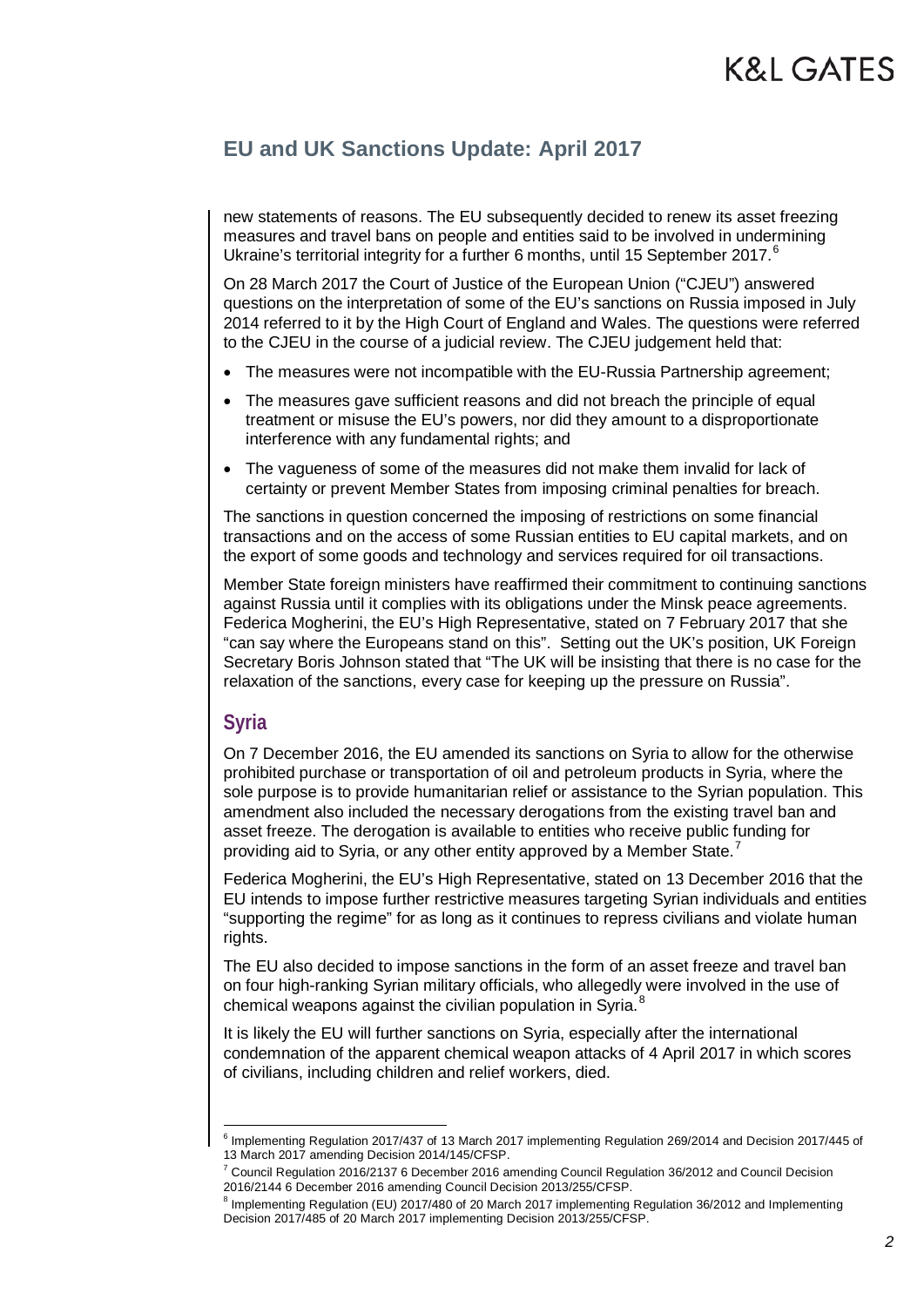## **K&L GATES**

## **EU and UK Sanctions Update: April 2017**

## **Iraq**

The EU has de-listed several persons and entities from its sanctions on Iraq.<sup>[9](#page-2-0)</sup>

The EU de-listed National Chemical and Plastic Company from its sanctions on Iraq on 13 March 2017.<sup>[10](#page-2-1)</sup> The UK subsequently announced the de-listing of National Chemical and Plastic Company from its sanctions on Iraq on 15 March 2017 meaning that an asset freeze no longer applies to this entity.

#### **Iran**

The EU confirmed on 20 January 2017 that thirteen entities have been removed from their sanctions lists for Iran.<sup>[11](#page-2-2)</sup>

In response to the substantial lifting of EU sanctions on Iran under the Joint Comprehensive Plan of Action ("JCPOA") nuclear deal signed in 2015, the UK's Export Control Organisation (ECO) provided notice on 22 March 2017 that it has withdrawn its Iran List.

On 11 April 2017, the EU extended until 13 April 2018 its restrictive measures, consisting of a travel ban and an asset freeze against 82 people and one entity, and a ban on exports to Iran of equipment which might be used for internal repression and of equipment for monitoring telecommunications, in response to serious human rights violations in Iran.<sup>[12](#page-2-3)</sup>

## **Democratic Republic of Congo**

On 13 December 2016, the EU added seven people to its sanctions against the Democratic Republic of the Congo, all of whom were said to hold high positions of authority in DRC security forces.<sup>1</sup>

On 9 February 2017, the EU updated the identifying information for 21 people and one entity listed on its sanctions on the Democratic Republic of Congo in line with recent UN changes.<sup>[14](#page-2-5)</sup>

The EU informed the Democratic Republic of Congo, on 7 March 2017, that it is ready to impose new targeted sanctions in response to the serious human rights violations that have recently occurred in the country, the refusal of President Joseph Kabila to stand down at the end of his term, and the general blockage of the December 2016 political agreement.

<span id="page-2-0"></span><sup>9</sup> Commission Implementing Regulation (EU) 2016/2363 of 21 December 2016 amending Council Regulation (EC) No 1210/2003; Commission Implementing Regulation (EU) 2017/44 of 10 January 2017 amending Council Regulation (EC) 1210/2003; Commission Implementing Regulation (EU) 2017/184 of 1 February 2017 amending Council Regulation (EC) No 1210/2003.

<span id="page-2-1"></span><sup>&</sup>lt;sup>10</sup> Commission Implementing Regulation (EU) 2017/441 of 13 March 2017 amending Council Regulation (EC) No 1210/2003.

<span id="page-2-2"></span><sup>&</sup>lt;sup>11</sup> Regulation (EU) 2017/77 of 16 January 2017 implementing Regulation 267/2012 and Decision 2017/83 of 16 January 2017 amending Decision 2010/413/CFSP.

<span id="page-2-3"></span><sup>&</sup>lt;sup>12</sup> Implementing Regulation 2017/685 of 11 April 2017 implementing Regulation (EU) No 359/2011 and Council Decision (CFSP) 2017/689 of 11 April 2017 amending Decision 2011/235/CFSP.

<span id="page-2-4"></span> $13$  Regulation 2016/2230 of 12 December 2016 amending Regulation 1183/2005 and Decision 2016/2231 of 12 December 2016 amending Decision 2010/788/CFSP.

<span id="page-2-5"></span><sup>&</sup>lt;sup>14</sup> Implementing Regulation 2017/199 of 6 February 2017 implementing Regulation 1183/2005 and Implementing Decision 2017/203 of 6 February 2017 implementing Decision 2010/788/CFSP.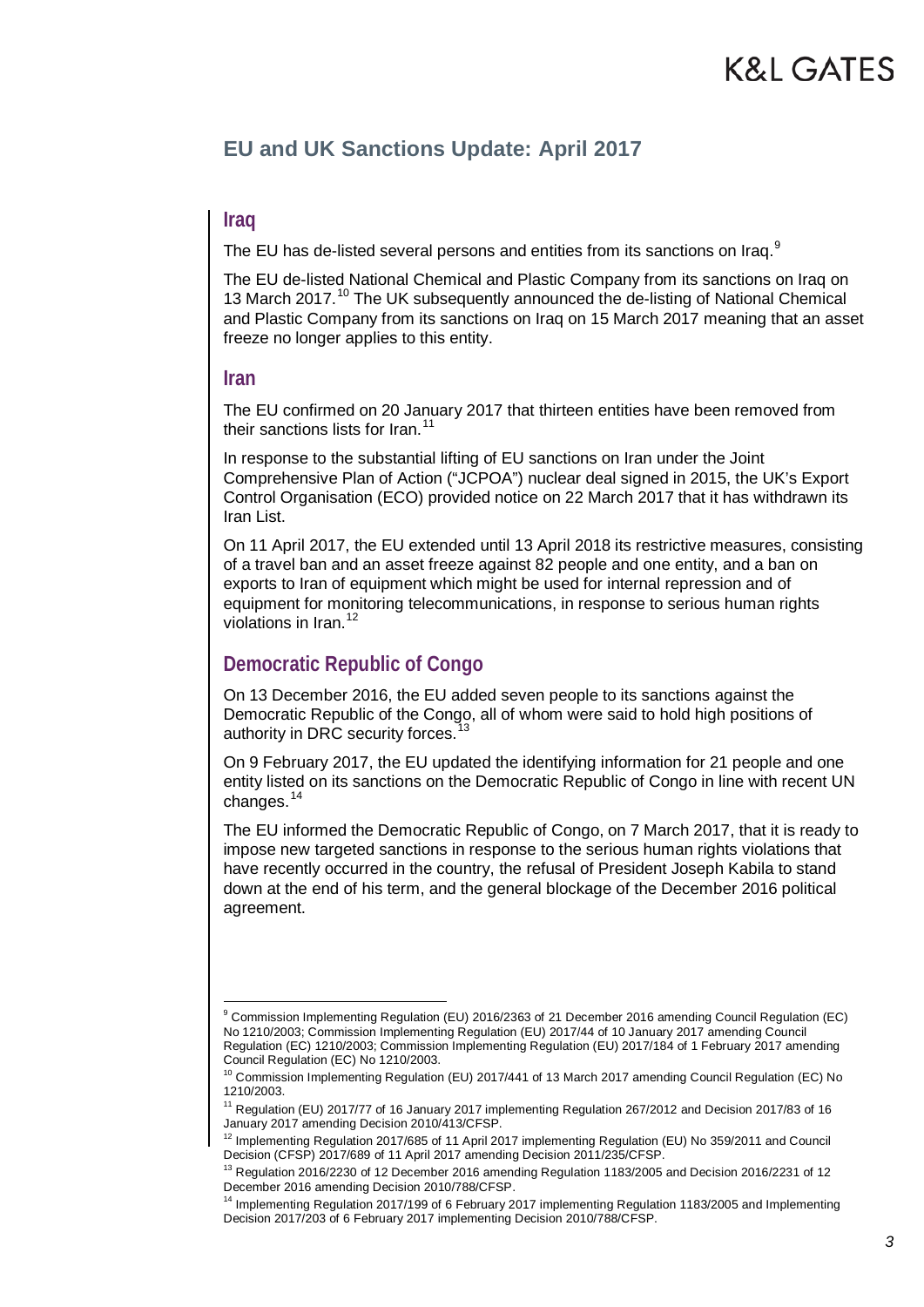## **Terrorist Organisations (including IS and Al-Qaida)**

The EU, on several occasions, made changes (additions and removals) to the list of persons, groups and entities to whom the freezing of funds and economic resources should apply in relation to specific restrictive measures directed against certain persons and entities associated with the ISIL (Da'esh) and Al-Qaida organisations.<sup>[15](#page-3-0)</sup>

The EU also updated its autonomous counter-terrorism sanctions regime. This regime targets people and groups said to be involved in terrorism around the world, including Hamas, Hizballah, and FARC and is separate to the regime targeting ISIL & Al-Qaida.<sup>[16](#page-3-1)</sup>

## **Other EU Sanctions**

## *Afghanistan*

On 7 March 2017 the EU removed one person from the list of individuals, groups, undertakings and entities subject to restrictive measures as a result of the situation in Afghanistan, as well as updated the information relating to the remaining persons and entities subject to restrictive measures.<sup>[17](#page-3-2)</sup>

## *Belarus*

On 27 February 2017 the EU renewed its remaining sanctions against Belarus for one year, until 28 February 2018. The sanctions include an arms embargo, a travel ban and asset freeze on 4 people listed in connection with the disappearances of two opposition politicians, one businessman, and one journalist in 1999/2000.<sup>[18](#page-3-3)</sup>

## *Bosnia & Herzegovina*

The EU decided to extend its sanctions on Bosnia & Herzegovina for one year, until 31 March 2018. The sanctions are an asset freeze and travel ban, targeting people and entities, and those associated with them, considered to be undermining the sovereignty or territorial integrity of Bosnia, seriously threatening its security situation, or undermining the Dayton/Paris peace agreement.<sup>[19](#page-3-4)</sup>

<span id="page-3-0"></span><sup>&</sup>lt;sup>15</sup> Commission Implementing Regulation (EU) 2016/2262 of 15 December 2016 amending for the 257th time Council Regulation (EC) No 881/2002; Commission Implementing Regulation (EU) 2017/142 of 26 January 2017 amending for the 258th time Council Regulation (EC) No 881/2002; Commission Implementing Regulation (EU) 2017/221 of 8 February 2017 amending for the 259th time Council Regulation (EC) No 881/2002; Commission Implementing Regulation (EU) 2017/296 of 20 February 2017 amending for the 260th time Council Regulation (EC) No 881/2002; Commission Implementing Regulation (EU) 2017/326 of 24 February 2017 amending for the 261st time Council Regulation (EC) No 881/2002; Commission Implementing Regulation (EU) 2017/494 of 21 March 2017 amending for the 262nd time Council Regulation (EC) No 881/2002; Commission Implementing Regulation (EU) 2017/630 of 3 April 2017 amending for the 264th time Council Regulation (EC) No 881/2002 and Commission Implementing Regulation (EU) 2017/637 of 4 April 2017 amending for the 265th time Council Regulation (EC) No 881/2002.

<span id="page-3-1"></span><sup>&</sup>lt;sup>16</sup> Implementing Regulation (EU) 2016/2373 of 22 December 2016 Implementing Article 2(3) of Regulation (EC) No Regulation 2580/2001 and amending Regulation 2016/1127; Implementing Regulation (EU) 2017/150 of 27 January 2017 implementing Regulation 2580/2001 and repealing Implementing Regulation (EU) 2016/1127 and Decision 2017/154 of 27 January 2017 updating Common Position 2001/931/CFSP and repealing Decision (CFSP) 2016/1136.

<span id="page-3-2"></span><sup>&</sup>lt;sup>17</sup> Council Implementing Regulation (EU) 2017/404 of 7 March 2017 implementing Article 11(4) of Regulation (EU) No 753/2011 and Council Implementing Decision (CFSP) 2017/416 of 7 March 2017 implementing Decision 2011/486/CFSP.

<span id="page-3-3"></span><sup>&</sup>lt;sup>18</sup> Council Regulation 2017/331 of 27 February 2017 amending Council Regulation 765/2006 and Council Decision 2017/350 of 27 February 2017 amending Council Decision 2012/642/CFSP.

<span id="page-3-4"></span><sup>&</sup>lt;sup>19</sup> Council Decision 2017/607 of 29 March 2017 amending Council Decision 2011/173/CFSP.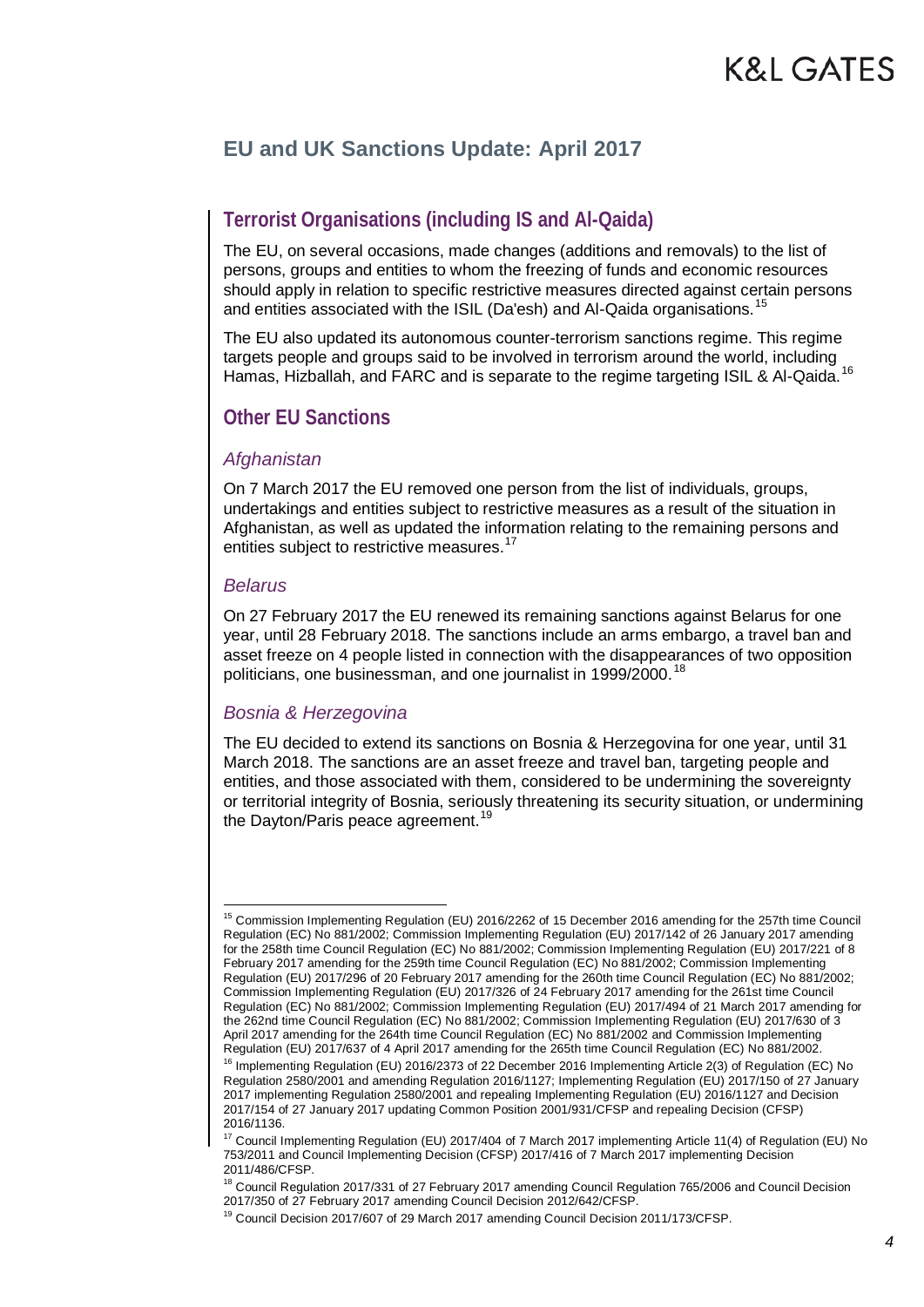## *Central African Republic*

On the 7 March 2017 the EU updated the designation criteria for the asset freeze provided for by Decision [20](#page-4-0)13/798/CFSP.<sup>20</sup>

## *Egypt*

The EU updated its sanctions listings regarding Egypt, including the deletion of persons and entities as well as amending statements of reasons for listings. Restrictive measures were also renewed until 22 March 2018.<sup>[21](#page-4-1)</sup>

## *Estonia*

On 19 December 2016, the Estonian Parliament introduced sanctions on foreign nationals determined to be guilty of human rights abuses. These sanctions would result in anyone found to have taken part in human rights abuses that resulted in the "death or serious damage to the health of a person" or their "unfounded conviction…for criminal offence on political motives" being prevented from entering Estonia.

## *Guinea Bissau*

On 7 March 2017 the EU has amended the details of 11 individuals subject to restrictive measures directed against certain persons, entities and bodies threatening the peace, security or stability of the Republic of Guinea-Bissau on 7 March 2017.<sup>[22](#page-4-2)</sup>

## *Libya*

The EU updated its sanctions listings against Libya, following changes made by the  $UN.<sup>23</sup>$  $UN.<sup>23</sup>$  $UN.<sup>23</sup>$ 

The EU has also renewed its sanctions on people deemed to be obstructing implementation of the Libyan Political Agreement and the formation of a Government of National Accord in Libya, currently listing three people.<sup>[24](#page-4-4)</sup>

## *Somalia*

On 7 March 2017 the EU has amended the details of 12 individuals and one entity subject to restrictive measures in relation to the EU's sanctions on Somalia.<sup>[25](#page-4-5)</sup> The UK subsequently announced amendments to the identifying information for 9 individuals and one entity listed in its sanctions on Somalia.

## *South Sudan*

<span id="page-4-3"></span> $^{23}$  Council Implementing Regulation (EU) 2017/489 of 21 March 2017 implementing Article 21(5) of Regulation (EU) 2016/44) and Council Implementing Decision (CFSP) 2017/497 of 21 March 2017 implementing Decision (CFSP) 2015/1333.

<span id="page-4-4"></span> $24$  Council Decision (CFSP) 2017/621 of 31 March 2017 amending Decision (CFSP) 2015/1333.

<span id="page-4-5"></span><sup>25</sup> Council Implementing Regulation (EU) 2017/395 of 7 March 2017 implementing Article 13 of Regulation (EU) No 356/2010 and Council Implementing Decision (CFSP) 2017/398 of 7 March 2017 implementing Decision 2010/231/CFSP.

<span id="page-4-0"></span><sup>&</sup>lt;sup>20</sup> Council Regulation (EU) 2017/400 of 7 March 2017 amending Regulation (EU) No 224/2014 and Council Decision (CFSP) 2017/412 of 7 March 2017 amending Decision 2013/798/CFSP.

<span id="page-4-1"></span><sup>21</sup> Council Implementing Regulation (EU) 2017/490 of 21 March 2017 implementing Regulation (EU) No 270/2011, Council Decision (CFSP) 2017/496 of 21 March 2017 amending Decision 2011/172/CFSP, Council Implementing Regulation (EU) 2017/491 of 21 March 2017 implementing Regulation (EU) No 270/2011 and Council Implementing Decision (CFSP) 2017/498 of 21 March 2017 implementing Decision 2011/172/CFSP.

<span id="page-4-2"></span><sup>&</sup>lt;sup>22</sup> Council Implementing Regulation (EU) 2017/403 of 7 March 2017 implementing Article 11(1) of Regulation (EU) No 377/2012 and Council Implementing Decision (CFSP) 2017/415 of 7 March 2017 implementing Decision 2012/285/CFSP.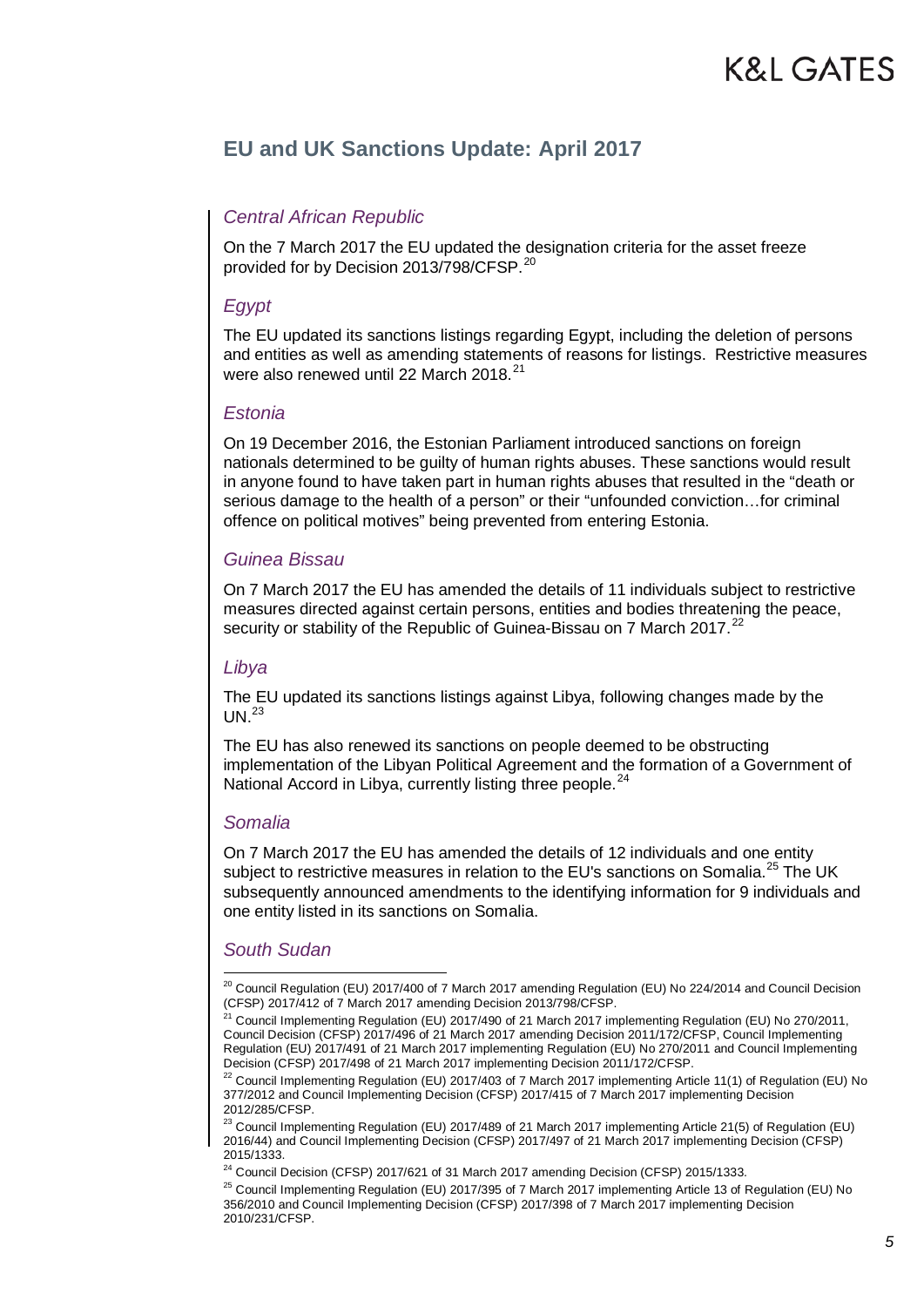The Council stated on 13 December 2016 that it is ready to impose further autonomous restrictive measures on "any individual who obstructs the peace process, impedes UNMINSS in the performance of its mandate, prevents actors from exercising their humanitarian duties, incites ethnic hatred, or commits atrocities against civilians".

On 7 March 2017 the EU has added four individuals to its list in relation to its sanctions on South Sudan.<sup>[26](#page-5-0)</sup>

#### *Sudan*

The EU has amended the details of four individuals named in relation to its sanctions on Sudan.<sup>[27](#page-5-1)</sup>

#### *Tunisia*

The EU renewed its asset freezing measures on people "responsible for the misappropriation of Tunisian state funds" on 27 January 2017 for a year, until 31 January 2018. There are currently 48 people listed on these sanctions, which were first introduced on 31 January 2011. $^{28}$  $^{28}$  $^{28}$ 

#### *Ukraine*

The EU renewed its asset freezes relating to people identified as being responsible for misappropriating Ukrainian state funds for one year, following its annual review.<sup>[29](#page-5-3)</sup>

#### *Yemen*

Following changes made by the UN, the EU updated its own sanctions against Yemen, adding four people to its listings.<sup>[30](#page-5-4)</sup>

#### *Zimbabwe*

On 17 February 2017, the EU renewed its listings of the seven people and one entity targeted by its Zimbabwe sanctions for a further year, until 20 February 2018. The sanctions are currently suspended in respect of all listed people and entities except for Robert Mugabe, Grace Mugabe, and Zimbabwe Defence Industries.<sup>[31](#page-5-5)</sup> The EU also introduced an exception to its arms embargo on Zimbabwe, allowing for the export of certain explosive substances where they are solely for use in Zimbabwe's civilian mining and infrastructure projects.<sup>[32](#page-5-6)</sup>

<span id="page-5-0"></span><sup>&</sup>lt;sup>26</sup> Council Implementing Regulation (EU) 2017/402 of 7 March 2017 implementing Article 20(3) of Regulation (EU) 2015/735 and Council Implementing Decision (CFSP) 2017/414 of 7 March 2017 implementing Decision (CFSP) 2015/740.

<span id="page-5-1"></span><sup>&</sup>lt;sup>27</sup> Council Implementing Regulation (EU) 2017/401 of 7 March 2017 implementing Article 15(3) of Regulation (EU) No 747/2014 and Council Implementing Decision (CFSP) 2017/413 of 7 March 2017 implementing Decision 2014/450/CFSP.

<span id="page-5-2"></span><sup>&</sup>lt;sup>28</sup> Implementing Regulation 2017/149 of 27 January 2017 implementing Regulation 101/2011 and Decision 2017/153 of 27 January 2017 amending Decision 2011/72/CFSP.

<span id="page-5-3"></span><sup>&</sup>lt;sup>29</sup> Implementing Regulation 2017/374 of 3 March 2017 implementing Regulation 208/2014 and Decision 2017/381 of 3 March 2017 amending Decision 2014/119/CFSP.

<span id="page-5-4"></span><sup>&</sup>lt;sup>30</sup> Council Implementing Regulation (EU) 2017/628 of 3 April 2017 implementing Article 15(3) of Regulation (EU) No 1352/2014 and Council Implementing Decision (CFSP) 2017/634 of 3 April 2017 implementing Decision 2014/932/CFSP.

<sup>31</sup> Council Decision 2017/288 of 17 February 2017 amending Council Decision 2011/101/CFSP.

<span id="page-5-6"></span><span id="page-5-5"></span><sup>&</sup>lt;sup>32</sup> Council Regulation 2017/284 of 17 February 2017 amending Council Regulation 314/2004 and Council Decision 2017/288 of 17 February 2017 amending Council Decision 2011/101/CFSP.